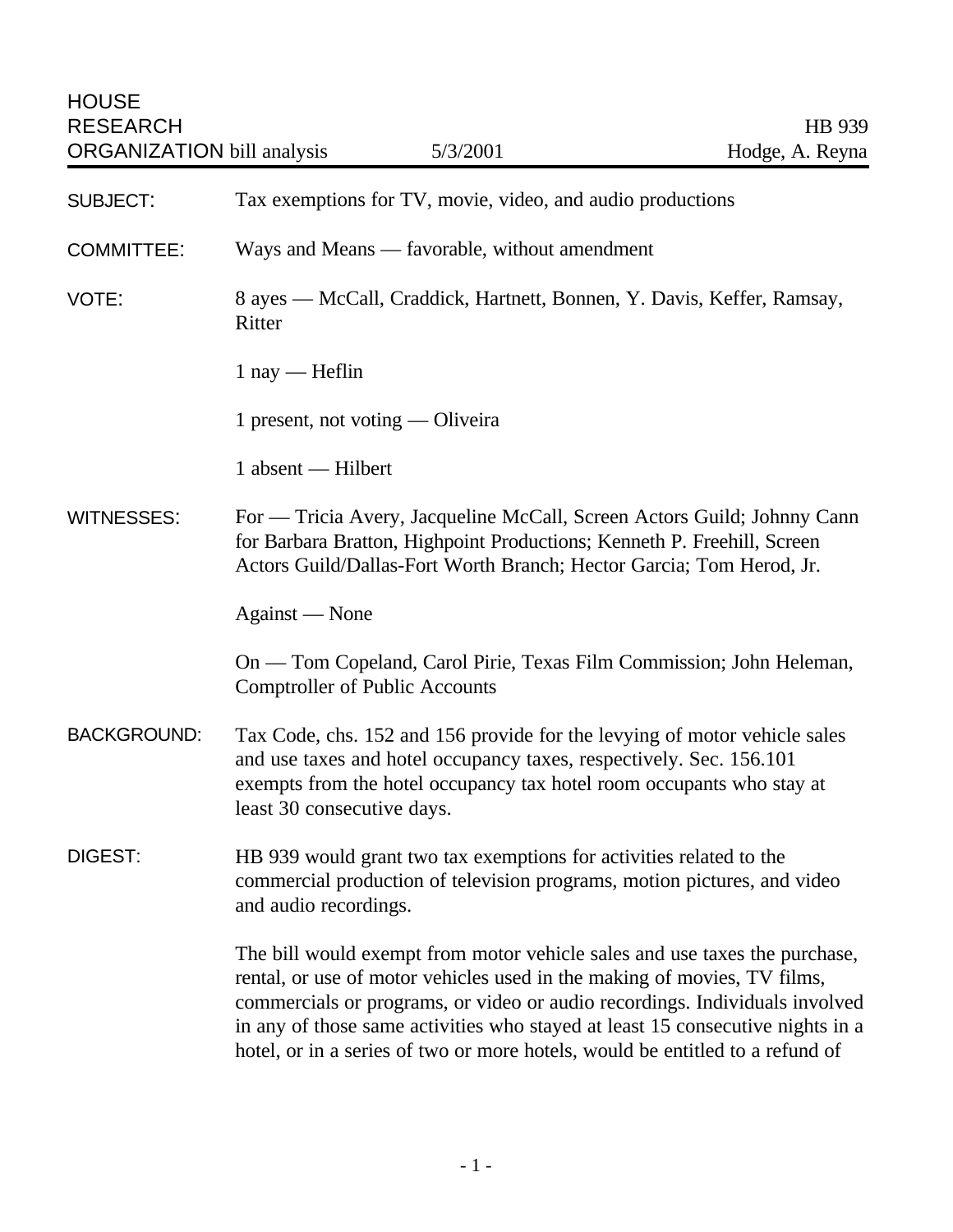## HB 939 House Research Organization page 2

hotel occupancy taxes. To be reimbursed, they would have to file a refund claim with the Comptroller's Office. The bill would not require car rental companies to include exempted vehicles in their calculations of the minimum gross rental receipts taxes they owed the state. The bill would take effect July 1, 2001, if finally passed by a two-thirds vote of the membership of both houses. Otherwise, it would take effect October 1, 2001.

SUPPORTERS SAY: HB 939 would help Texas remain a prime filming location. During the 1990s, according to the Texas Film Commission, movie, video, and TV production crews spent \$2.4 billion in the state. The TFC reports that in 2000, 41 films were shot in Texas with budgets totaling \$274 million, including \$137 million spent on Texas goods, services and wages. Producers always look for any means to cut costs, and Texas faces increasing competition from other states and Canada, due to its favorable exchange rate.

> Exempting vehicles and lodging would help Texas compete by reducing two of a production company's most significant expenses. In 1999, according to the Screen Actors Guild, 15 other states offered sales tax exemptions to the entertainment industry, and 14 exempted hotel taxes. Without these or similar incentives, fewer companies will shoot in Texas, and some Texas companies may go elsewhere.

> Any revenue loss would be more than made up if the exemptions attracted only one mid-sized project. Texas already has a sound TV/film infrastructure and excellent locations statewide. These incentives would help keep that infrastructure intact. Production companies sell nothing, purchase large amounts of local goods and services, and do not harm the environment, making them an excellent source of economic development.

These exemptions would benefit all sizes of companies and projects, especially the smaller ones. The bill would include the \$60-million-a-year TV commercial industry as well. Exempting vehicles would make Texas vendors more competitive in the bidding process. Two-week hotel stay exemptions would be attractive to TV movies and commercials that have